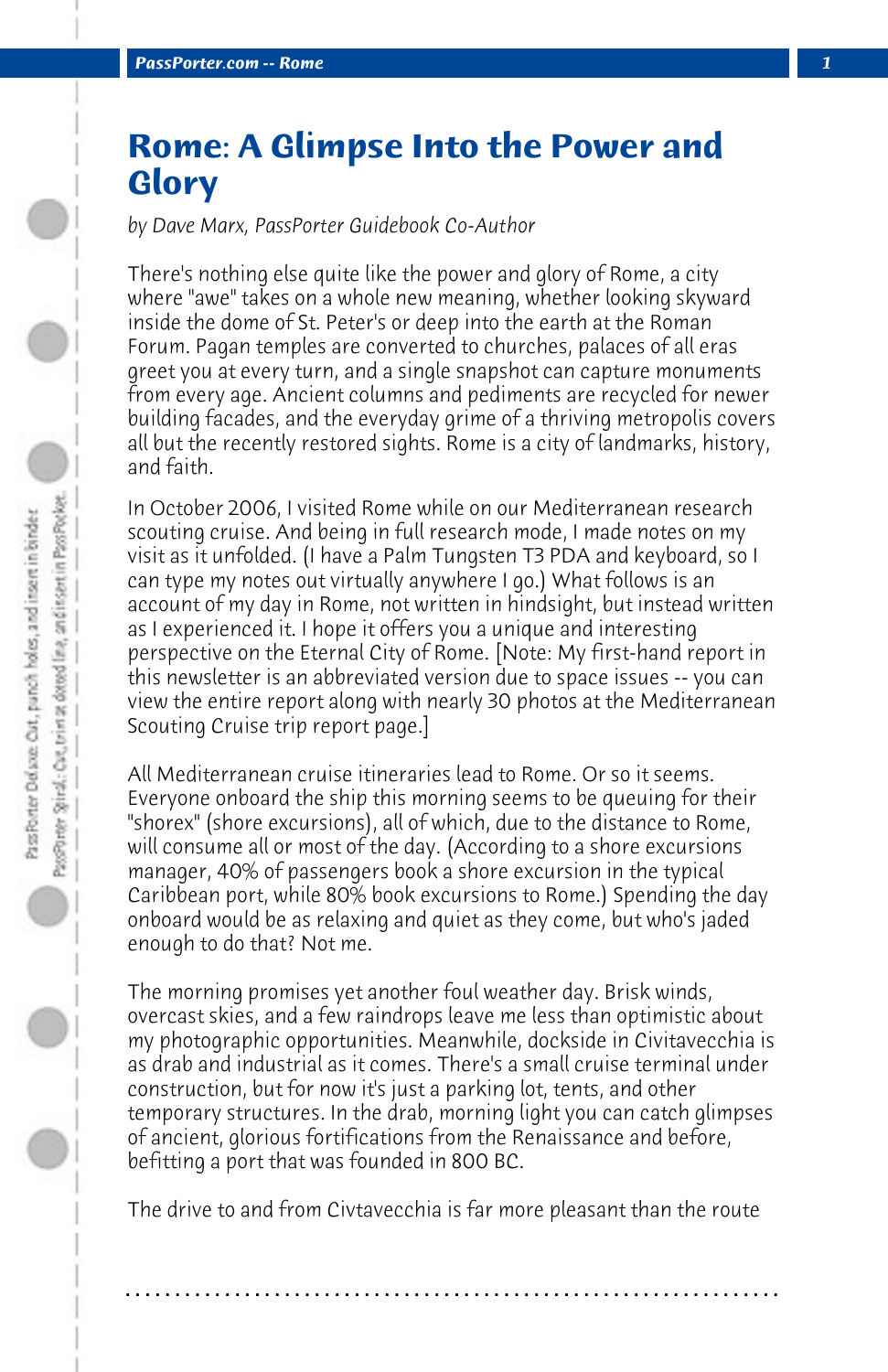into Florence, perhaps for the same reason a drive into New York City is less uplifting than entry into Washington, D.C. Seats of government do not attract industry. For more than half the journey my tour bus hugs the coastline, following the route of the ancient Via Aurelia. This bears a striking resemblance to the drive along I-5 in California, where it traces the coastline on the way to San Diego. Not too shabby at all! The road gently veers left, and I'm quickly up into the rolling Apennine hills, past fields, small vineyards, olive groves, and power lines running from the generating stations on the coast. Crowning hilltops, the famous pines of Rome, with their broad, rounded crowns, look more like maples than Christmas trees. Bogged down in morning commuter traffic, the scene slowly changes from rural to the urban jumble that is Rome, where the blush of youth long ago gave way to the weariness of age. Forgive the grimy facades. What might Washington look like in another 2600 years?

Today's tour itinerary (I'm doing the "Imperial Rome" excursion) includes the Trevi Fountain, Piazza Venezia, the Victor Emmanuel Monument, Via Imperiale, the Roman Forum, the Coliseum, and St. Peter's Square and Basilica. Somewhere along the way, we'll have lunch.

The Trevi Fountain is my first stop of the day. Our bus winds through city streets while our tour guide points out some sights I'll be visiting later on. I disembark by a hillside park, trek several blocks through city streets, round a corner, and there is the fountain, at least as grand and glorious as any photo you've seen (and you've undoubtedly seen several). The neighborhood is encrusted with tourists but relatively few tourist traps (I don't think a Benetton shop counts). Perhaps the tours allocate too little time here for the tourist trade to truly flourish. Even so, there's a costumed "Roman Centurion" eager to pose for a fee, and an enterprising old fellow with a digital camera and a battered, battery-operated computer printer slung from a neck strap delivers your souvenir photos on the spot.

The Trevi Fountain's cascading waters, galloping marble horses and neo-classical building behind it are quite photogenic. If you take the time to listen to your tour guide (or any of the dozen or so others holding forth), you'll learn that this fountain is the end-point of the last of the fully-operating old Roman aqueducts. Thirsty? Off to the right-hand side of the pool you'll find a knot of fellow tourists in a grotto-like niche, where a heavy, constant stream of water spouts forth for the benefit of anyone thirsty enough to get his/her face drenched. It's fun and just a bit romantic, so join the fun!

From there it's back to the bus through different streets, past a variety of impressive residential buildings including an empty, private palazzo

**. . . . . . . . . . . . . . . . . . . . . . . . . . . . . . . . . . . . . . . . . . . . . . . . . . . . . . . . . . . . . . . . . .**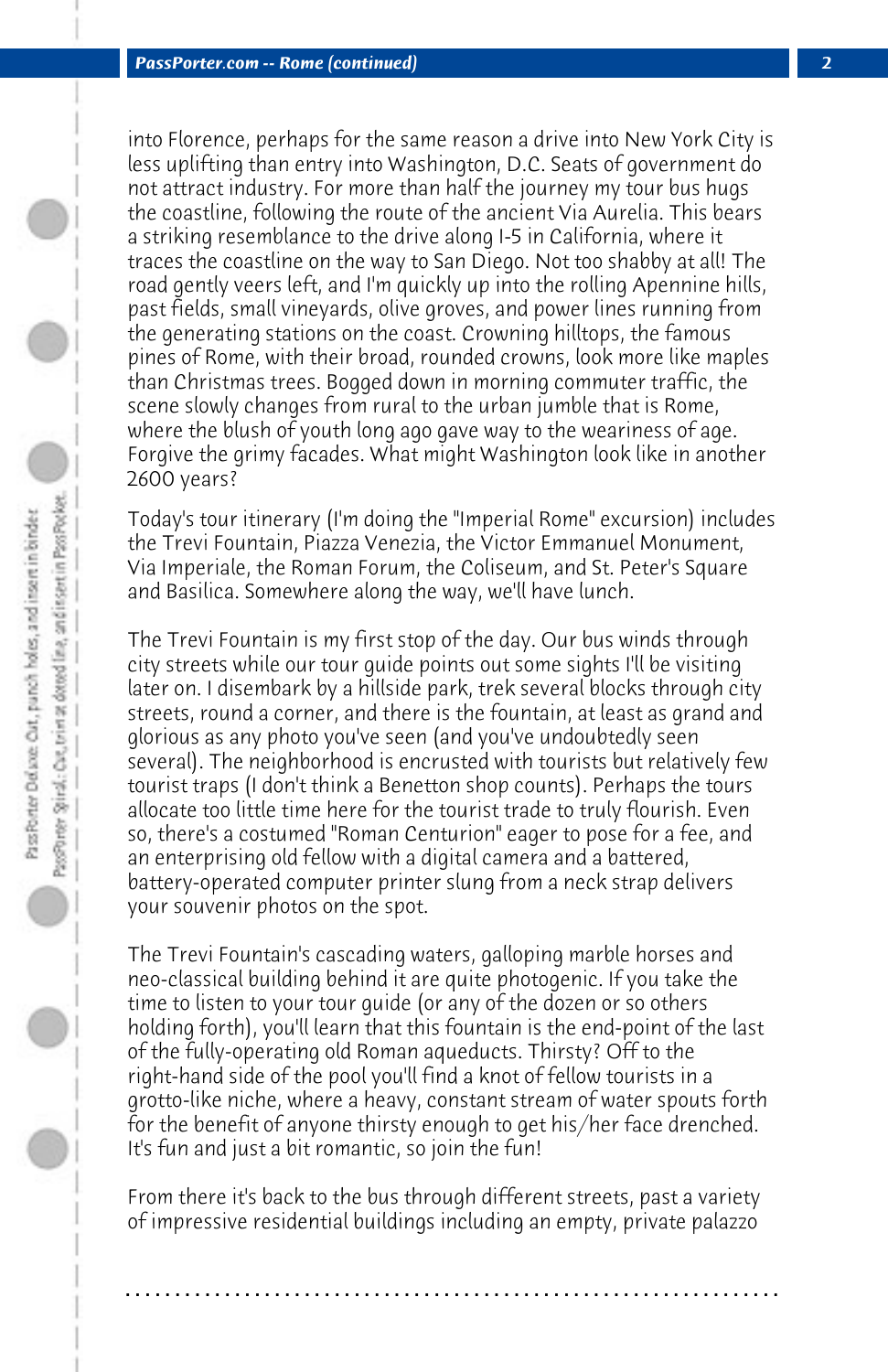*PassPorter.com -- Rome (continued) 3*

at least six stories tall. It more closely resembles a New York City office building from the late 1800s, all stained stone and grimy picture windows. I pass through its courtyard, awed by fading, painted stonework that you wouldn't find anywhere in the New World.

My tour bus next deposits me on the edge of Piazza Venezia, a broad expanse dedicated to traffic and ringed by monumental architecture. I cross busy streets and walk past the huge, white marble Victor Emmanuel Memorial. Romans call it the "giant wedding cake," (with not a little derision). From the front, this monument to the founding of the modern Italian state seems to obliterate all that came before it. From the rear, viewed across the brown and grimy broken glories of ancient Rome, it's simply the white frosting on a much richer cake.

As I walk around it to the right, down Via Imperiale, my eyes are drawn into the vale that is the ancient Roman Forum. Across the road, like a succession of ancient urban renewal projects, stand the ruins of additional forums that were built as the empire outgrew the first. We had time to visit just one, the original, so down into the earth we went, crisscrossing worn stone roads, gaping as our guide described one legendary spot after another. Amidst it all, I stare in amazement at a [huge set of bronze doors that have managed to s](http://www.passporter.com/articles/rome-travel-feature.php)tand intact for two millennia.

Want to read more? To learn about my visit to the Coliseum (it reminds me Michigan Stadium), my Roman lunch ("the pasta was al dente!"), and my experience at Vatican City (was it a coincidence that the sun came out when I arrived here?), go online to my full Rome trip report.

*About The Author: Dave Marx is co-author of PassPorter's Field Guide to the Disney Cruise Line, PassPorter Walt Disney World, and PassPorter Disneyland Resort. He is also Publisher of PassPorter Travel Press, and in his spare time (yeah right) is Chairman of MouseFest.*

*Article last updated: 1/25/2007*

*View the latest version online at: http://www.passporter.com/articles/rome-travel-feature.html*

*Copyright by Dave Marx. All rights reserved under International and Pan-American Copyright Conventions. No part of this publication may be stored in a retrieval system or transmitted in any form by any means electronic, mechanical, photocopying, recording, scanning, or otherwise, except as permitted under sections 107 or 108 of the 1976 United States Copyright Act. Resale of this guide is strictly prohibited without the copyright holder's permission. If you purchased this publication from someone other than PassPorter Travel Press, please call*

**. . . . . . . . . . . . . . . . . . . . . . . . . . . . . . . . . . . . . . . . . . . . . . . . . . . . . . . . . . . . . . . . . .**